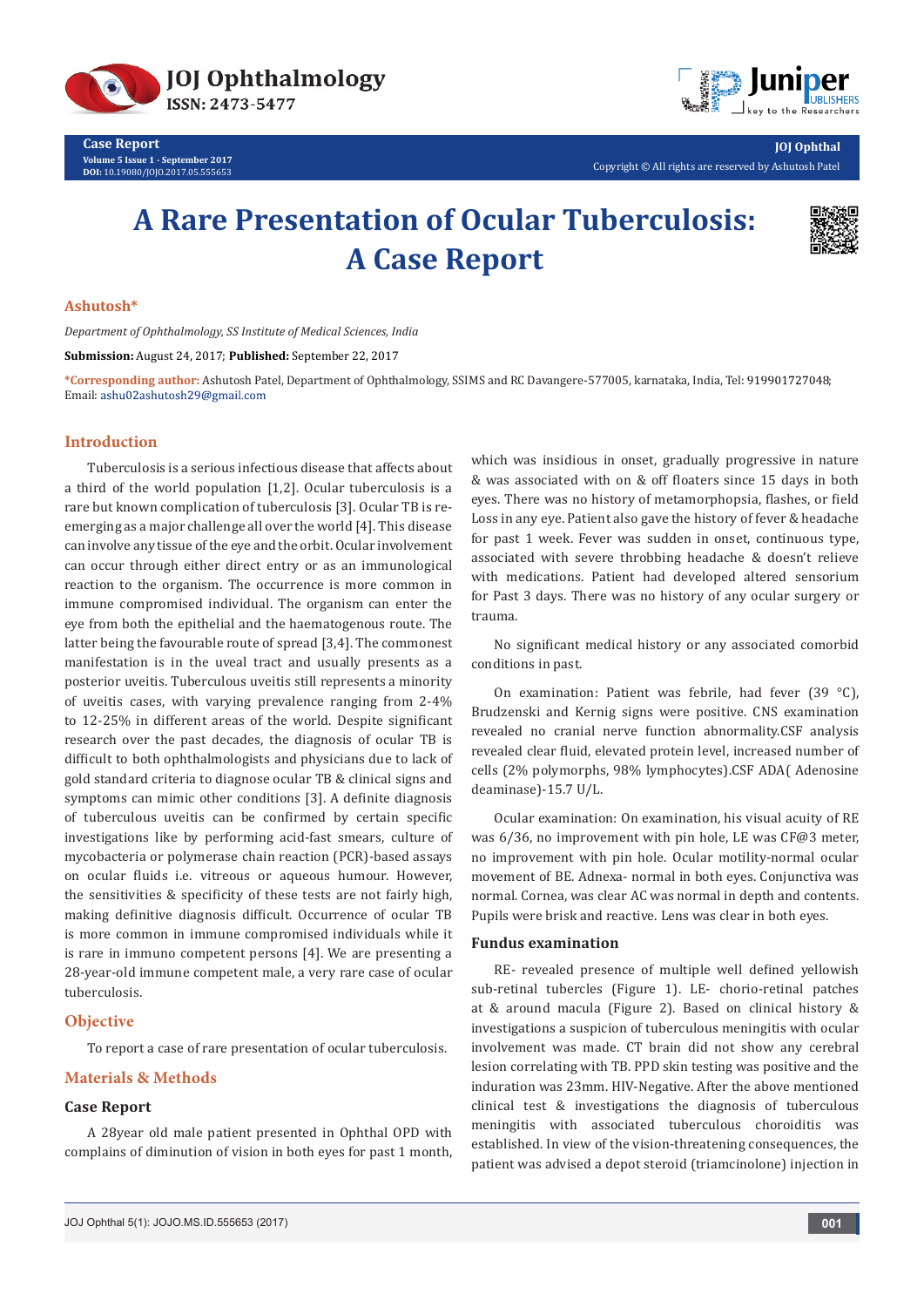# **JOJ Ophthalmology**

the left eye immediately but patient denied for that & then, after consulting the physician patient was put on oral steroid & on full anti-TB treatment with Isoniazid 300mg/day, Rifampicin 600mg/ day, Pyrazinamid 1200mg/day and Ethambutol 1600mg/day for 2 months as intensive phase & with Isoniazid 300mg/day, Rifampicin 600mg/day for next 6 months as continuation phase. Patient was advised regular follow ups.



**Figure 1:** RE- revealed presence of multiple well defined yellowish sub-retinal tubercles.



#### **Result**



**Figure 3:** RE- choroidal tuberculomas was found to have completely resolved.



Patient had significantly improved with the treatment (Oral steroid & ATT). On review after 3 months patient showed improved visual acuity to 6/9 in right eye & 6/36 in left eye. On fund us examination choroidal tuberculomas was found to have completely resolved in right eye (Figure 3) while the chorioretinal patch in the left eye was persisting (Figure 4).

### **Discussion**

Tuberculosis is a serious infectious disease primarily affecting the lungs. TB is caused by acid-fast bacteria belonging to Mycobacterium tuberculosis complex [4]. Other than lungs it can affect any other tissue of body also. Ocular TB is one of vision threatening variant of TB [3,4]. The ocular manifestations of tuberculosis vary from involvement of the lid and adnexa, orbital cellulitis, dacroadenitis, periocular lymphadenopathy to phlyctenules, conjuctival granuloma, scleritis , iridocyclitis in the anterior segment [3]. The posterior segment can be involved in the form of vitritis, pars planitis, chorio-retinitis, choroiditis and optic neuritis [3]. Sometimes ocular TB can be the only manifestation of the serious underlying systemic active tuberculosis. In certain cases Ocular TB helps physician to make appropriate early diagnosis with the help of an ophthalmologist & to decide further treatment. Thus a thorough knowledge of the possible ocular manifestations is very important to the treating ophthalmologist. Ocular TB (Extrapulmonary TB) is more difficult to diagnose than pulmonary disease. It often needs more Sophisticated laboratory techniques like the PCR and Gold TB-quantiFERON. Since HRCT scan detects subtle, early, and small lesions, it is very useful in detecting mediastinal lymphadenopathy [3-6]. A definitive diagnosis requires an interspeciality interaction and a high clinical suspicion [3,4,7,8].

## **Conclusion**

Tuberculosis can present with variable clinical manifestations. Ocular TB is one of the varied manifestation of systemic TB. This case highlights the facts that a seemingly innocuous eye involvement could be associated with significant systemic tuberculosis & thus requires thorough investigation & timely prompt treatment. Early diagnosis & timely intervention